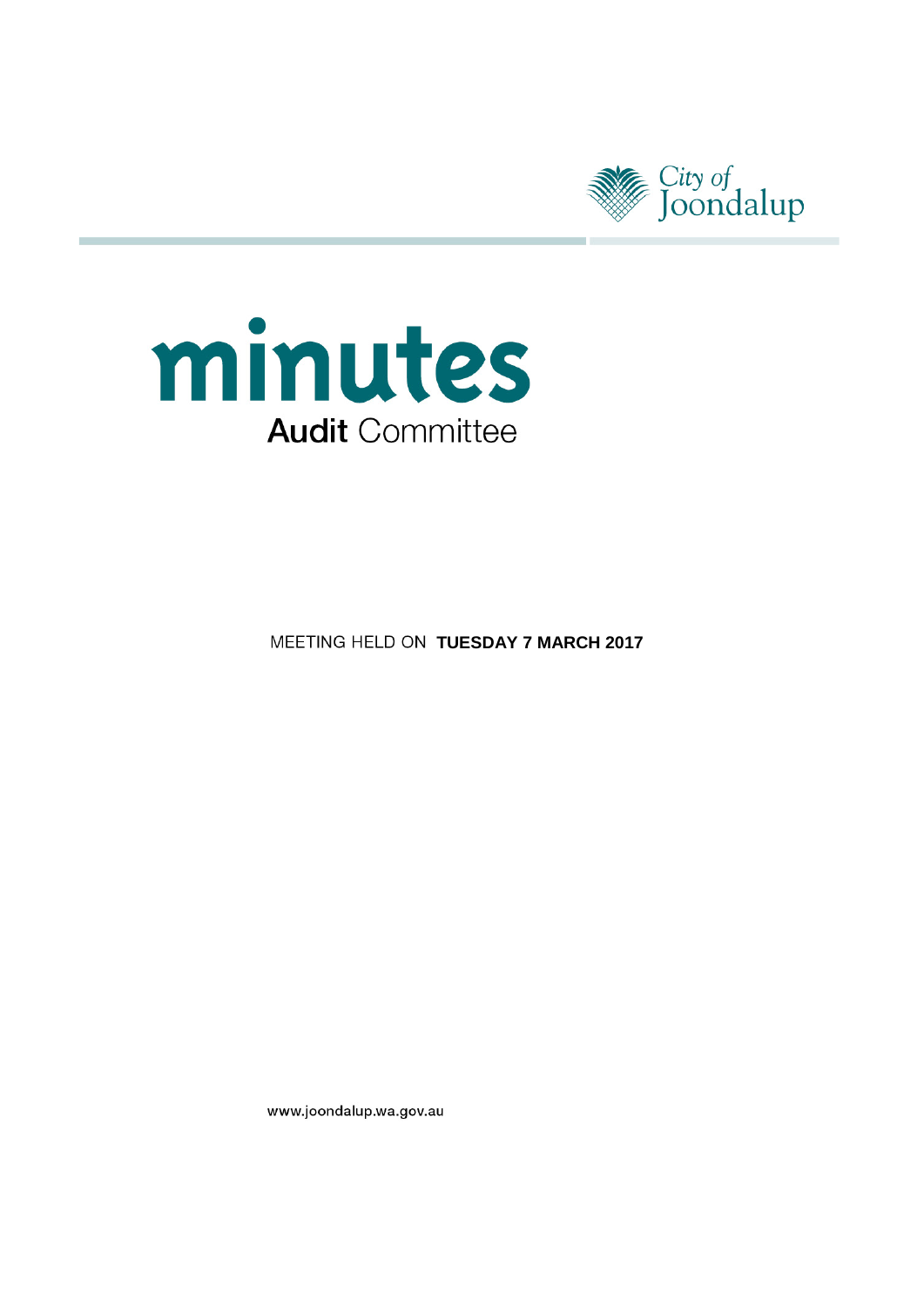| Item No.       | <b>Title</b>                                                                                    | Page No. |
|----------------|-------------------------------------------------------------------------------------------------|----------|
|                | <b>Declaration of Opening</b>                                                                   | 3        |
|                | <b>Declarations of Interest</b>                                                                 | 3        |
|                | Apologies/Leave of absence                                                                      | 4        |
|                | <b>Confirmation of Minutes</b>                                                                  | 4        |
|                | <b>Presiding</b><br><b>Member</b><br>without<br>the<br><b>Announcements</b><br>by<br>discussion | 4        |
|                | Identification of matters for which the meeting may be<br>closed to the public                  | 4        |
|                | <b>Petitions and deputations</b>                                                                | 4        |
|                | <b>Reports</b>                                                                                  | 5        |
| 1              | Setting of Meeting Dates - Audit Committee                                                      | 5        |
| $\overline{2}$ | 2016 Compliance Audit Return                                                                    | 9        |
| 3              | <b>Efficiency and Cost Saving Opportunities</b>                                                 | 12       |
| $\overline{4}$ | Half Yearly Report - Write-off of Monies (1 July to 31 December<br>2016)                        | 16       |
| 5              | Confidential - Chief Executive Officer's Credit Card Expenditure<br>(October to December 2016)  | 19       |
|                | <b>Urgent Business</b>                                                                          | 20       |
|                | Motions of which previous notice has been given                                                 | 20       |
|                | <b>Requests for Reports for future consideration</b>                                            | 20       |
|                | <b>Closure</b>                                                                                  | 20       |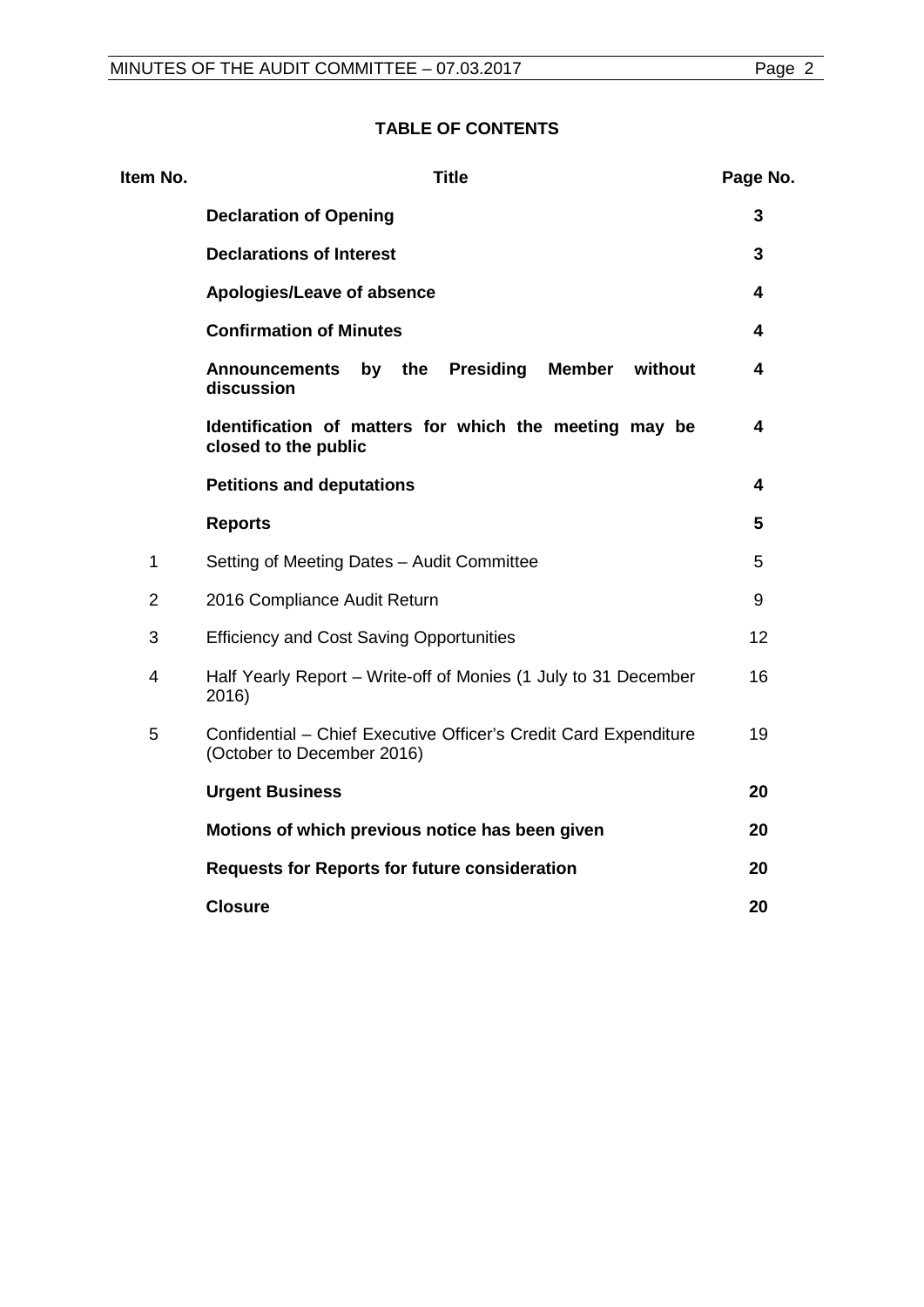# **CITY OF JOONDALUP**

**MINUTES OF THE AUDIT COMMITTEE MEETING HELD IN CONFERENCE ROOM 2, BOAS AVENUE, TUESDAY 7 MARCH 2017.** 

# **ATTENDANCE**

## **Committee Members**

| <b>Cr Christine Hamilton-Prime</b>      | <b>Presiding Member</b>        |
|-----------------------------------------|--------------------------------|
| Cr Tom McLean, JP<br>Cr Russell Poliwka | <b>Deputy Presiding Member</b> |
| Cr John Logan<br>Cr Sophie Dwyer        |                                |
| Cr Philippa Taylor                      | Deputising for Cr Nige Jones   |
| <b>Officers</b>                         |                                |
| $Mr$ Cornellunt                         | Chief Evenutive Officer        |

| Mr Garry Hunt         | <b>Chief Executive Officer</b>             |
|-----------------------|--------------------------------------------|
| Mr Mike Tidy          | <b>Director Corporate Services</b>         |
| Mr Brad Sillence      | <b>Manager Governance</b>                  |
| Ms Christine Robinson | <b>Manager Executive and Risk Services</b> |
| Mr Roney Oommen       | <b>Manager Financial Services</b>          |
| Mr Peter McGuckin     | <b>Internal Auditor</b>                    |
| Mr John Byrne         | Governance Coordinator                     |
| Mrs Deborah Gouges    | Governance Officer                         |
|                       |                                            |

# <span id="page-2-0"></span>**DECLARATION OF OPENING**

The Presiding Member declared the meeting open at 5.45pm.

# <span id="page-2-1"></span>**DECLARATIONS OF INTEREST**

# **Disclosures of interest affecting impartiality**

Elected Members (in accordance with Regulation 11 of the *Local Government [Rules of Conduct] Regulations 2007)* and employees (in accordance with the Code of Conduct) are required to declare any interest that may affect their impartiality in considering a matter. This declaration does not restrict any right to participate in or be present during the decision-making process. The Elected Member/employee is also encouraged to disclose the nature of the interest.

| <b>Name/Position</b>      | Mr Garry Hunt, Chief Executive Officer.                       |  |
|---------------------------|---------------------------------------------------------------|--|
| <b>Item No./Subject</b>   | Item 5 - Confidential - Chief Executive Officer's Credit Card |  |
|                           | Expenditure (October - December 2016).                        |  |
| <b>Nature of interest</b> | Interest that may affect impartiality.                        |  |
| <b>Extent of Interest</b> | The Chief Executive Officer is the card holder.               |  |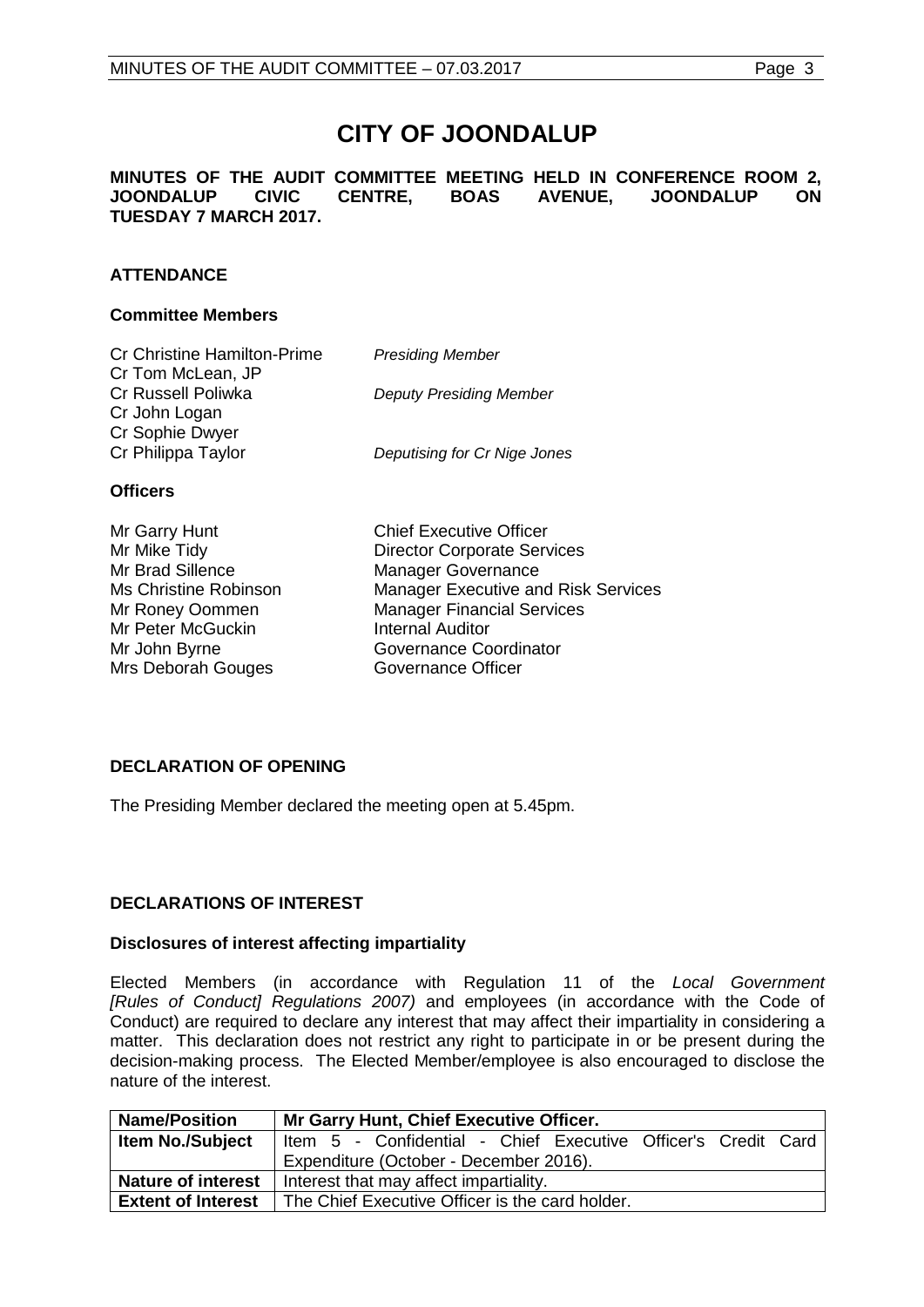# <span id="page-3-0"></span>**APOLOGIES/LEAVE OF ABSENCE**

# **Apologies:**

Mayor Troy Pickard. Cr Nige Jones.

# **Leave of Absence Previously Approved:**

| Cr Mike Norman       | 2 March to 11 March 2017 inclusive;  |
|----------------------|--------------------------------------|
| Cr Russ Fishwick, JP | 2 March to 16 March 2017 inclusive;  |
| Cr Liam Gobbert      | 7 March to 14 March 2017 inclusive;  |
| Cr Nige Jones        | 27 March to 31 March 2017 inclusive; |
| Cr Nige Jones        | 2 April to 7 April 2017 inclusive;   |
| Cr Liam Gobbert      | 11 April to 18 April 2017 inclusive; |
| Cr John Logan        | 22 April to 28 May 2017 inclusive;   |
| Cr Sophie Dwyer      | 12 April to 19 April 2017 inclusive; |
| Cr Nige Jones        | 4 May to 13 May 2017 inclusive;      |
| Cr Sophie Dwyer      | 9 July to 13 July 2017 inclusive     |

# <span id="page-3-1"></span>**CONFIRMATION OF MINUTES**

## MINUTES OF THE AUDIT COMMITTEE HELD ON 1 NOVEMBER 2016

**MOVED Cr McLean SECONDED Cr Poliwka that the minutes of the meeting of the Audit Committee held on 1 November 2016 be confirmed as a true and correct record.**

# **The Motion was Put and CARRIED (6/0)**

**In favour of the Motion:** Crs Hamilton-Prime, Dwyer, Logan, McLean, Poliwka and Taylor.

# <span id="page-3-2"></span>**ANNOUNCEMENTS BY THE PRESIDING MEMBER WITHOUT DISCUSSION**

Nil.

# <span id="page-3-3"></span>**IDENTIFICATION OF MATTERS FOR WHICH THE MEETING MAY BE CLOSED TO THE PUBLIC**

In accordance with Clause 5.2 of the City's *Meeting Procedures Local Law 2013*, this meeting was not open to the public.

# <span id="page-3-4"></span>**PETITIONS AND DEPUTATIONS**

Nil.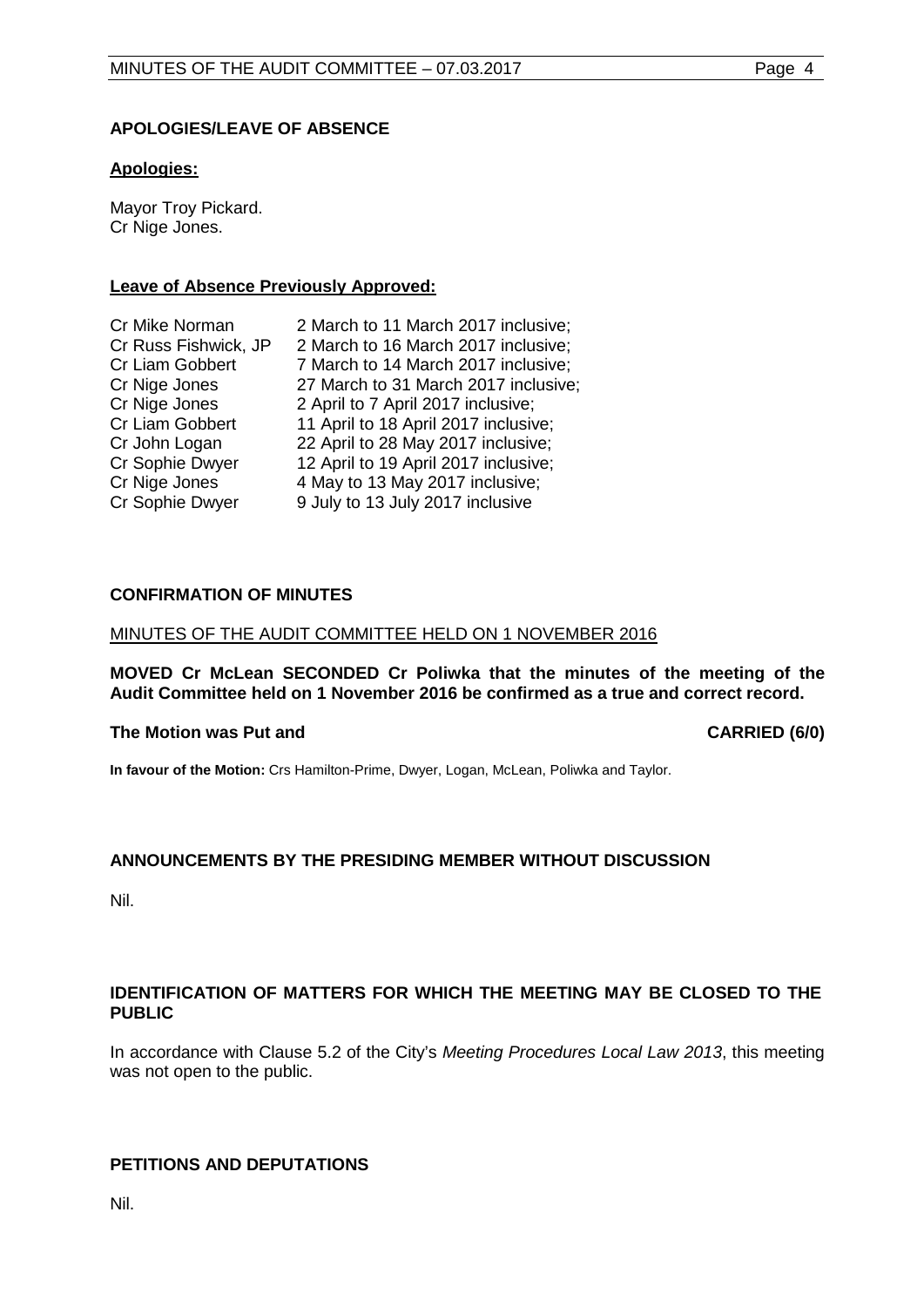# <span id="page-4-0"></span>**REPORTS**

# <span id="page-4-1"></span>**ITEM 1 SETTING OF MEETING DATES - AUDIT COMMITTEE**

| <b>WARD</b>                           | All                                                                                                                                                                                                 |
|---------------------------------------|-----------------------------------------------------------------------------------------------------------------------------------------------------------------------------------------------------|
| <b>RESPONSIBLE</b><br><b>DIRECTOR</b> | Mr Jamie Parry<br>Governance and Strategy                                                                                                                                                           |
| <b>FILE NUMBER</b>                    | 02153, 50068, 101515                                                                                                                                                                                |
| <b>ATTACHMENTS</b>                    | Nil                                                                                                                                                                                                 |
| <b>AUTHORITY / DISCRETION</b>         | Executive - The substantial direction setting and oversight<br>role of Council, such as adopting plans and reports,<br>accepting tenders, directing operations, setting<br>and<br>amending budgets. |

## **PURPOSE**

For the Audit Committee to consider the proposed schedule of committee meeting dates for 2017.

#### **EXECUTIVE SUMMARY**

In order to assist with forward planning for all Elected Members, management and staff, a schedule of meeting dates has been prepared for the Audit Committee, ensuring synergy between meeting dates and the flow of information and decision-making.

It is therefore recommended that the Audit Committee adopts the meeting dates and times for the Audit Committee of the City of Joondalup to be held at the Joondalup Civic Centre, Boas Avenue, Joondalup.

# **BACKGROUND**

The Audit Committee was established at the Special Council meeting held on 3 November 2015 (JSC02-11/15 refers). The role of the Audit Committee is to provide guidance and assistance to Council as to:

- the carrying out of functions in relation to audits under the *Local Government Act 1995*
- the development of a process used to select and appoint a person to be the City's auditor
- matters to be audited and the scope of audits
- the carrying out of functions relating to other audits and other matters related to financial management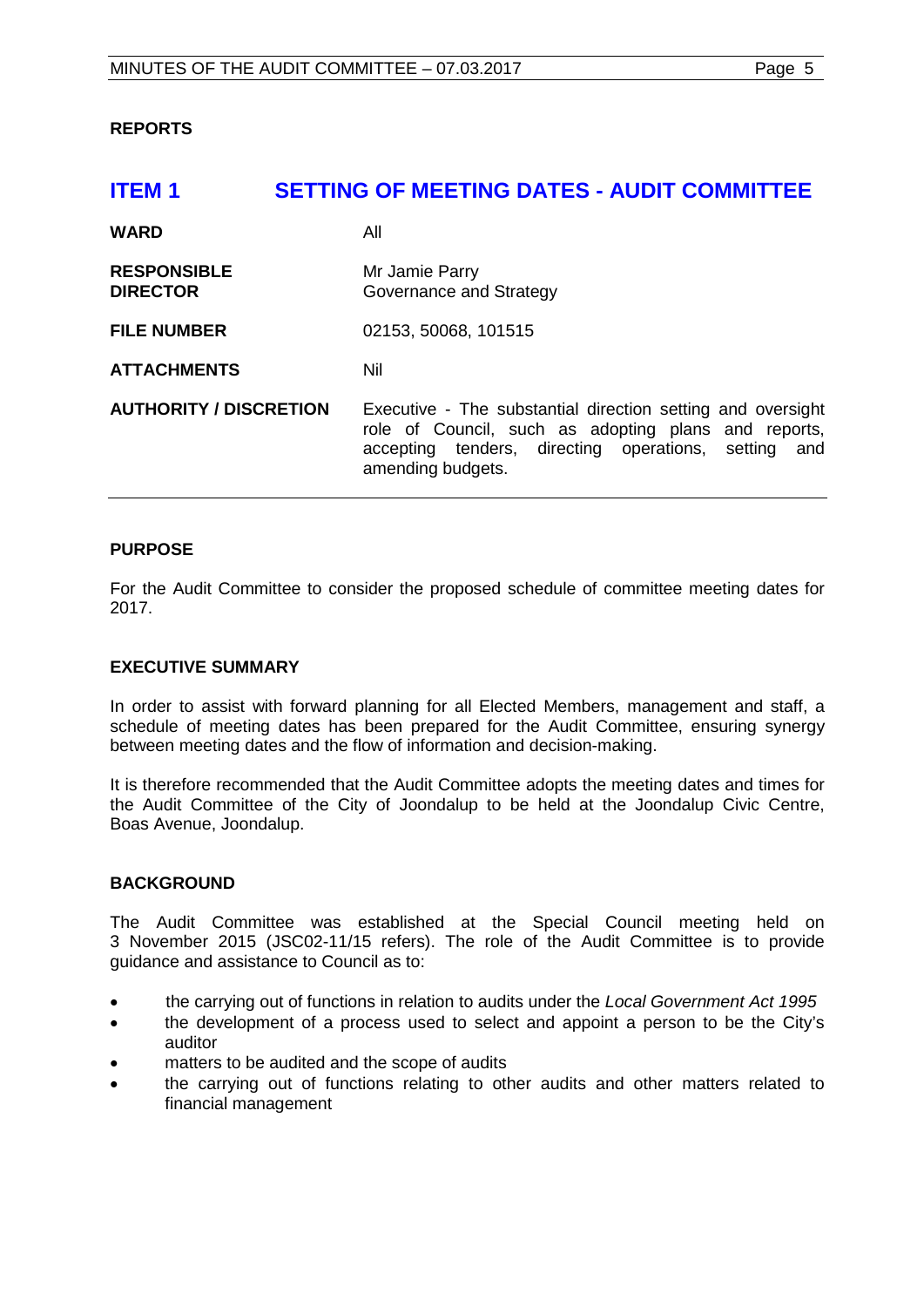- the review, the appropriateness and effectiveness of the City's systems and procedures in relation to:
	- o risk management<br>o internal control
	- o internal control<br>o legislative come
	- o legislative compliance<br>o internal and external a
	- internal and external audit reporting.

The proposed 2017 schedule of Council meeting dates is based on the format used in recent years. That is, a monthly meeting format with Strategy Sessions held on the first Tuesday of each month, Briefing Sessions held on the second Tuesday and Council meetings on the third Tuesday.

This enables committee meetings to be scheduled on the Monday, Tuesday or Wednesday of weeks one, two and three so as to minimise potential conflicts with other Council activities and provide a 'meeting-free' week in the fourth week of each month.

It is preferable to hold committee meetings in the first week of the month, thereby enabling committee recommendations to be listed in the Briefing Session agenda and subsequently the Council meeting agenda, however this may not always be possible due to other scheduled meetings.

# **DETAILS**

The Audit Committee is a committee required to be established in accordance with the *Local Government Act 1995* and associated regulations. It is responsible for matters associated with all aspects of financial auditing, legislative compliance, risk management and reviewing the efficiency of the City's use of resources.

Meetings of this committee are usually associated with statutory reporting requirements, including endorsement of the Annual Compliance Audit Return, appointment of the City's Auditor, and adoption of the Audited Financial Statements and Annual Report.

The Compliance Audit Return is required to be endorsed by Council and submitted to the Department of Local Government and Communities before 31 March annually. Consideration of the City's audit focus often occurs in August, with the audited financial statements usually finalised by early October, enabling review and adoption by the committee and Council in November.

In this regard, it is necessary for the Audit Committee to meet in November 2017 to accept the Annual Financial Report and accept the 2016-17 Annual Report. This will enable sufficient time for statutory advertising of the acceptance of the Annual Report prior to the holding of the Annual General Meeting of Electors to be held in the latter part of 2017.

The proposed meeting day / date / time is as follows:

• Monday 7 August 2017, commencing at 5.45pm.

Dates for committee meetings have not been set beyond 2 October 2017 in view of the fact that the local government elections will be held on 21 October 2017. At that time the Audit Committee will disband and be re-established following the holding of the elections.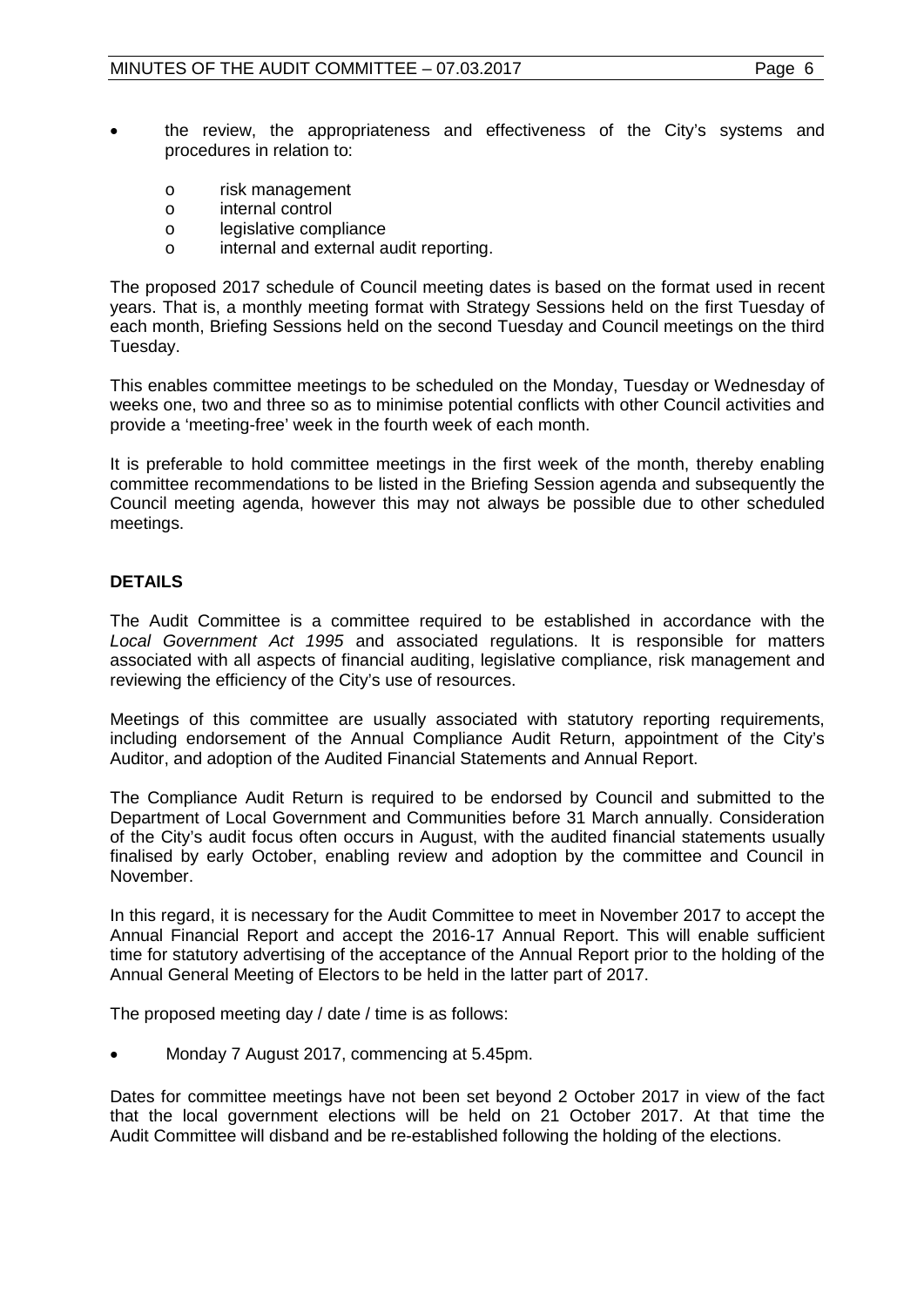# **Issues and options considered**

The Audit Committee can either:

- adopt the meeting dates as proposed in this report or
- amend the meeting dates.

# **Legislation / Strategic Community Plan / policy implications**

| Legislation | Local Government Act 1995.                           |
|-------------|------------------------------------------------------|
|             | Local Government (Administration) Regulations 1996.  |
|             | City of Joondalup Meeting Procedures Local Law 2013. |

# **Strategic Community Plan**

| Key theme                   | Governance and Leadership. |
|-----------------------------|----------------------------|
| <b>Objective</b>            | Corporate capacity.        |
| <b>Strategic initiative</b> | Not applicable.            |
| <b>Policy</b>               | Not applicable.            |

## **Risk management considerations**

Should forward planning of committee meetings not be identified, then there is a risk for meetings to be held on an ad-hoc basis; lacking coordination with other key meetings and corporate planning processes.

# **Financial / budget implications**

Not applicable.

#### **Regional significance**

Not applicable.

#### **Sustainability implications**

Not applicable.

# **Consultation**

Not applicable.

# **COMMENT**

The proposed dates have been based on a bi-monthly meeting cycle, with meetings to be held in the first week of the month, thereby enabling flow-on reporting within Council's monthly meeting cycle. In addition, the proposed meeting dates for the Audit Committee are cognisant of proposed meeting dates for a variety of other committees.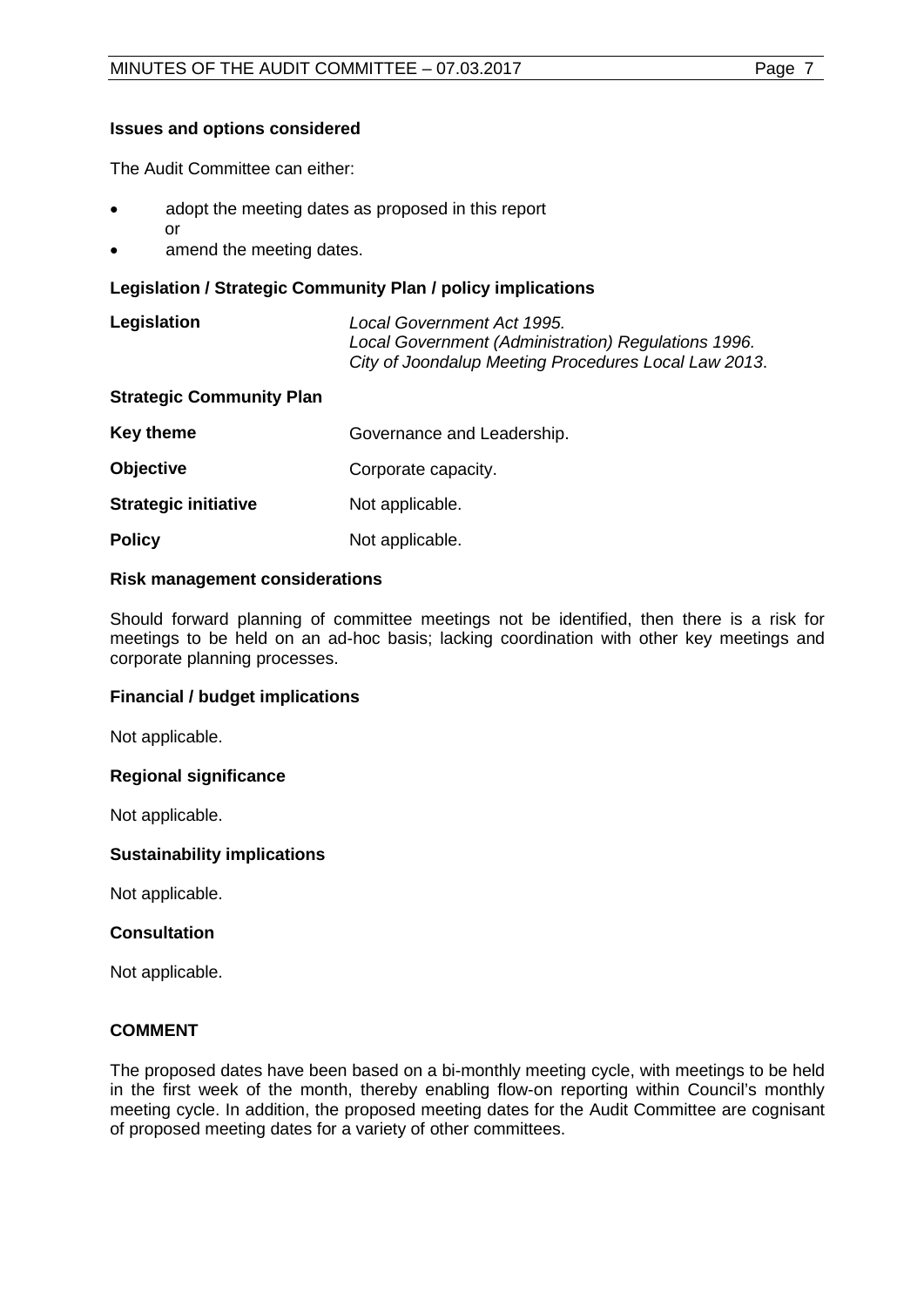# **VOTING REQUIREMENTS**

Simple Majority.

**MOVED Cr Poliwka SECONDED Cr Logan that the Audit Committee ADOPTS the following meeting date and time for the Audit Committee of the City of Joondalup to be held at the Joondalup Civic Centre, Boas Avenue, Joondalup:**

| <b>Audit Committee</b>                      |  |
|---------------------------------------------|--|
| to be held in Conference Room 2             |  |
| Monday 7 August 2017, commencing at 5.45pm. |  |

## **The Motion was Put and CARRIED (6/0)**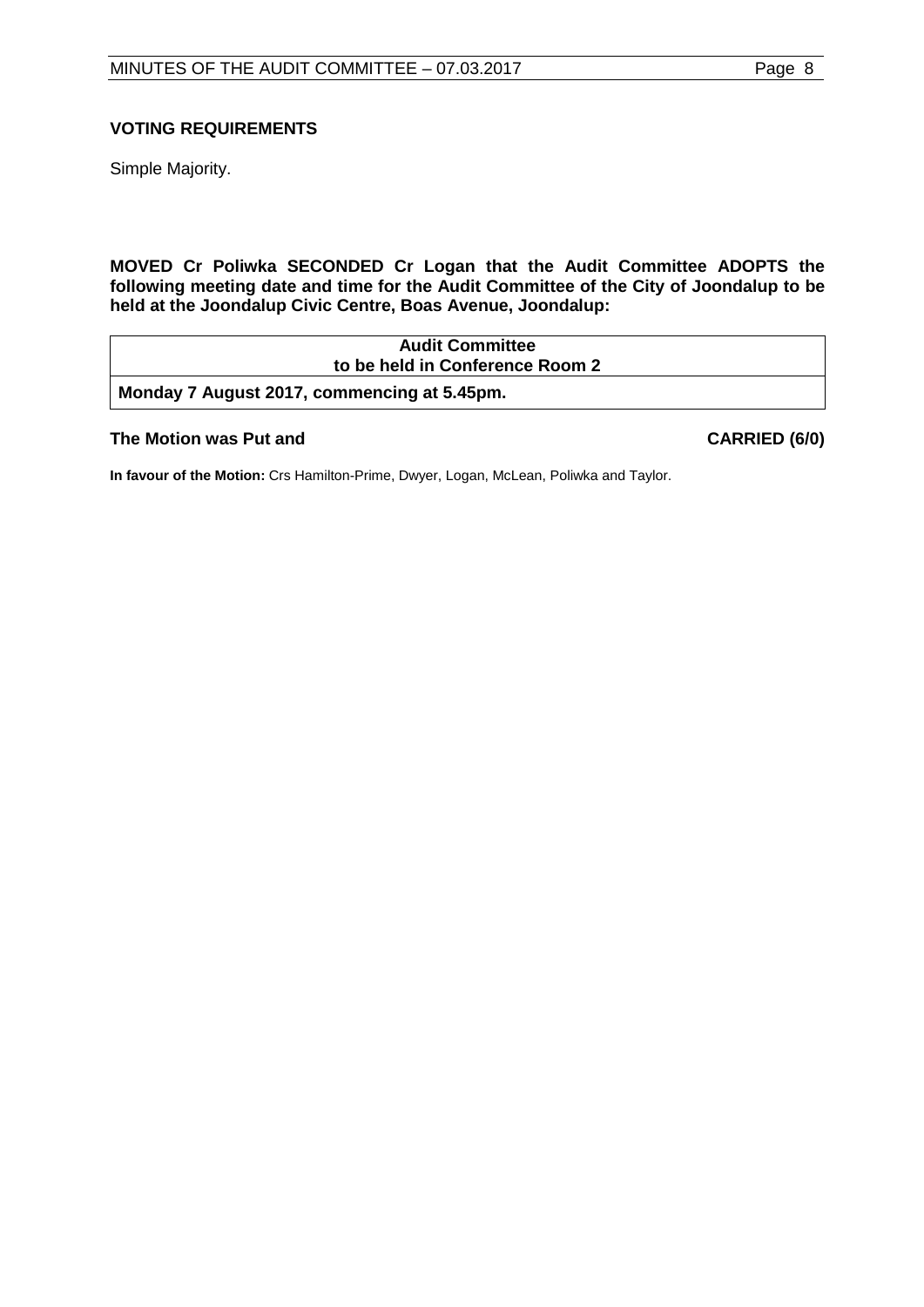# <span id="page-8-0"></span>**ITEM 2 2016 COMPLIANCE AUDIT RETURN**

| <b>WARD</b>                           | All                                                                                                                                                                                                 |
|---------------------------------------|-----------------------------------------------------------------------------------------------------------------------------------------------------------------------------------------------------|
| <b>RESPONSIBLE</b><br><b>DIRECTOR</b> | Mr Garry Hunt<br>Office of the CEO                                                                                                                                                                  |
| <b>FILE NUMBER</b>                    | 09492, 32481, 101515                                                                                                                                                                                |
| <b>ATTACHMENTS</b>                    | Attachment 1<br>2016 Compliance Audit Return                                                                                                                                                        |
| <b>AUTHORITY / DISCRETION</b>         | Executive - The substantial direction setting and oversight<br>role of Council, such as adopting plans and reports,<br>accepting tenders, directing operations, setting<br>and<br>amending budgets. |

# **PURPOSE**

For Council to adopt the City's 2016 Compliance Audit Return (the Return) prior to it being submitted to the Department of Local Government and Communities (DLGC).

# **EXECUTIVE SUMMARY**

The DLGC Compliance Audit Return for the period 1 January to 31 December 2016 has been completed and is required to be adopted by Council before being submitted to the DLGC by 31 March 2017.

*It is therefore recommended that Council:*

- *1 ADOPTS the completed 2016 Local Government Compliance Audit Return for the period 1 January to 31 December 2016 forming Attachment 1 to this Report;*
- *2 in accordance with Regulation 15 of the Local Government (Audit) Regulations 1996, SUBMITS the completed Compliance Audit Return as detailed in Part 1 above, to the Department of Local Government and Communities.*

# **BACKGROUND**

The 2016 return was made available to local government authorities by the DLGC via its centralised portal called Smart Hub.

The structure of the return is similar to previous years and focuses on areas of compliance considered high risk. However questions relating to elections have been omitted from the return given there were no elections held during 2016.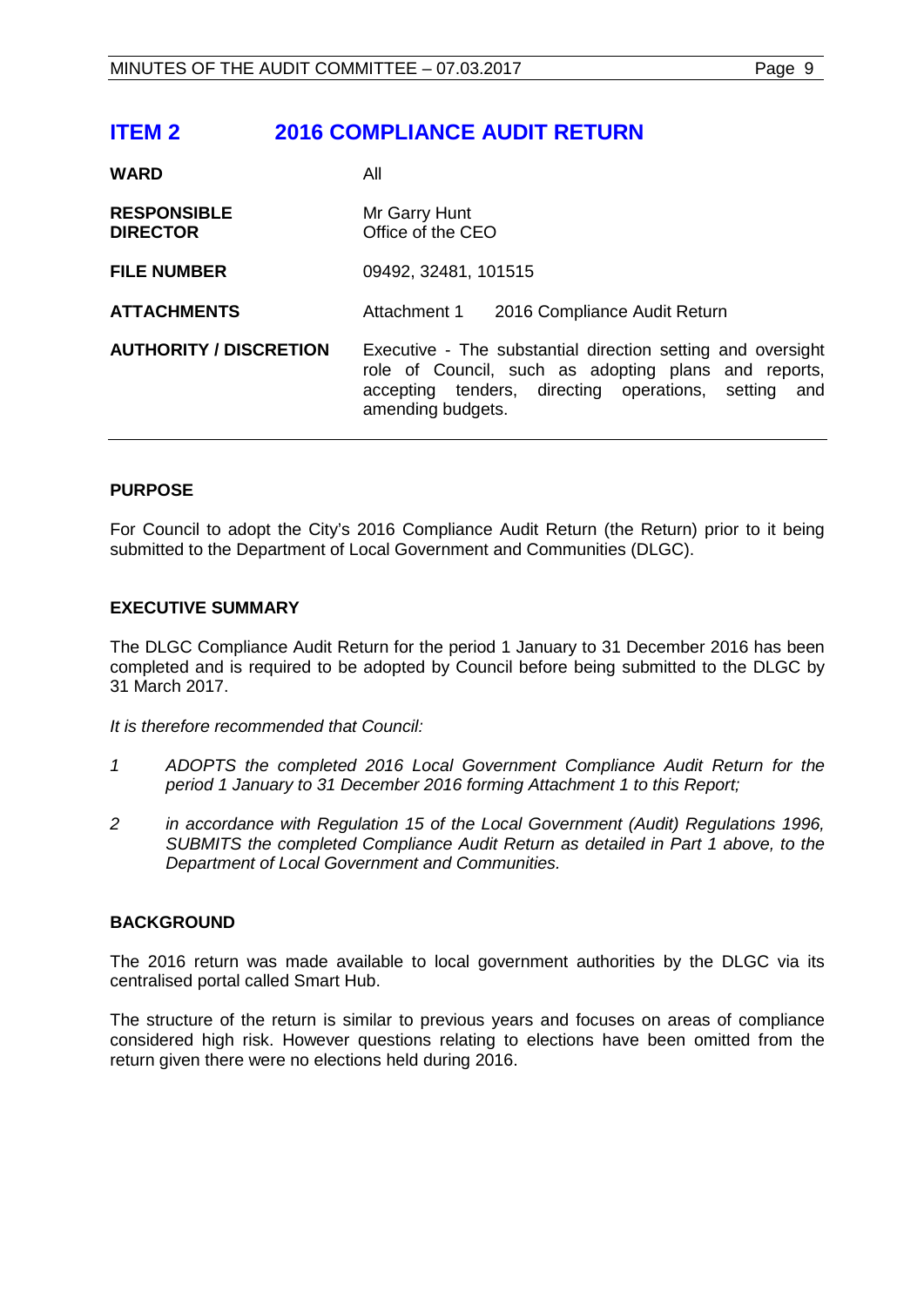# **DETAILS**

The return contains the following compliance categories:

- Commercial Enterprises by Local Governments.
- Delegation of Power / Duty.
- Disclosure of Interest.
- Disposal of Property.
- Finance.
- Local Government Employees.
- Official Conduct.
- Tenders for Providing Goods and Services.

The relevant Managers were required to complete the responses to the questions which were approved by their Director before being forwarded to the Internal Auditor for review and input on the return. The return has been completed and is now required to be adopted by Council before being submitted to the DLGC by 31 March 2017.

# **Legislation / Strategic Community Plan / policy implications**

| Legislation                     | Regulations 14 and 15 of the Local Government (Audit)<br>Regulations 1996.                                      |  |
|---------------------------------|-----------------------------------------------------------------------------------------------------------------|--|
| <b>Strategic Community Plan</b> |                                                                                                                 |  |
| <b>Key theme</b>                | Governance and Leadership.                                                                                      |  |
| <b>Objective</b>                | Corporate capacity.                                                                                             |  |
| <b>Strategic initiative</b>     | Demonstrate accountability through robust reporting that<br>is relevant and easily accessible by the community. |  |

#### **Risk management considerations**

The risk associated with Council failing to adopt the return would result in non-compliance with the legislative requirements of the *Local Government (Audit) Regulations 1996*.

# **Financial / budget implications**

Not applicable.

# **Regional significance**

Not applicable.

# **Sustainability implications**

Not applicable.

# **Consultation**

Not applicable.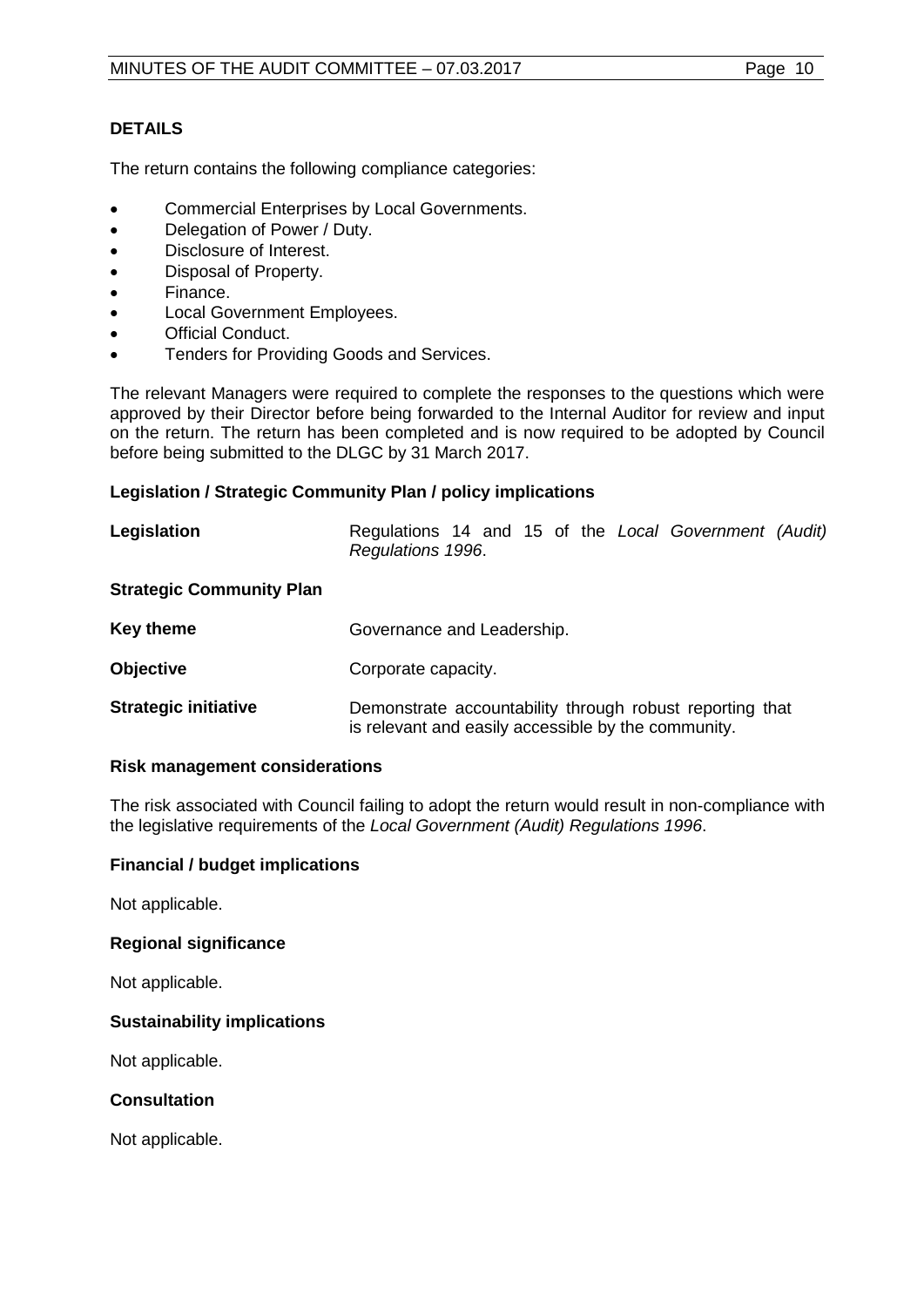# **COMMENT**

The responses in the return reveal a high level of compliance with legislation by the City.

# **VOTING REQUIREMENTS**

Simple Majority.

# **MOVED Cr Dwyer SECONDED Cr Logan that Council:**

- **1 ADOPTS the 2016 Local Government Compliance Audit Return for the period 1 January to 31 December 2016 forming Attachment 1 to this Report;**
- **2 in accordance with Regulation 15 of the** *Local Government (Audit) Regulations 1996,* **SUBMITS the completed Compliance Audit Return as detailed in Part 1 above to the Department of Local Government and Communities.**

# **The Motion was Put and CARRIED (6/0)**

**In favour of the Motion:** Crs Hamilton-Prime, Dwyer, Logan, McLean, Poliwka and Taylor.

*Appendix 1 refers*

*[To access this attachment on electronic document, click here: Attach1agnAUDIT170307.pdf](http://www.joondalup.wa.gov.au/files/committees/AUDT/2017/Attach1agnAUDIT170307.pdf)*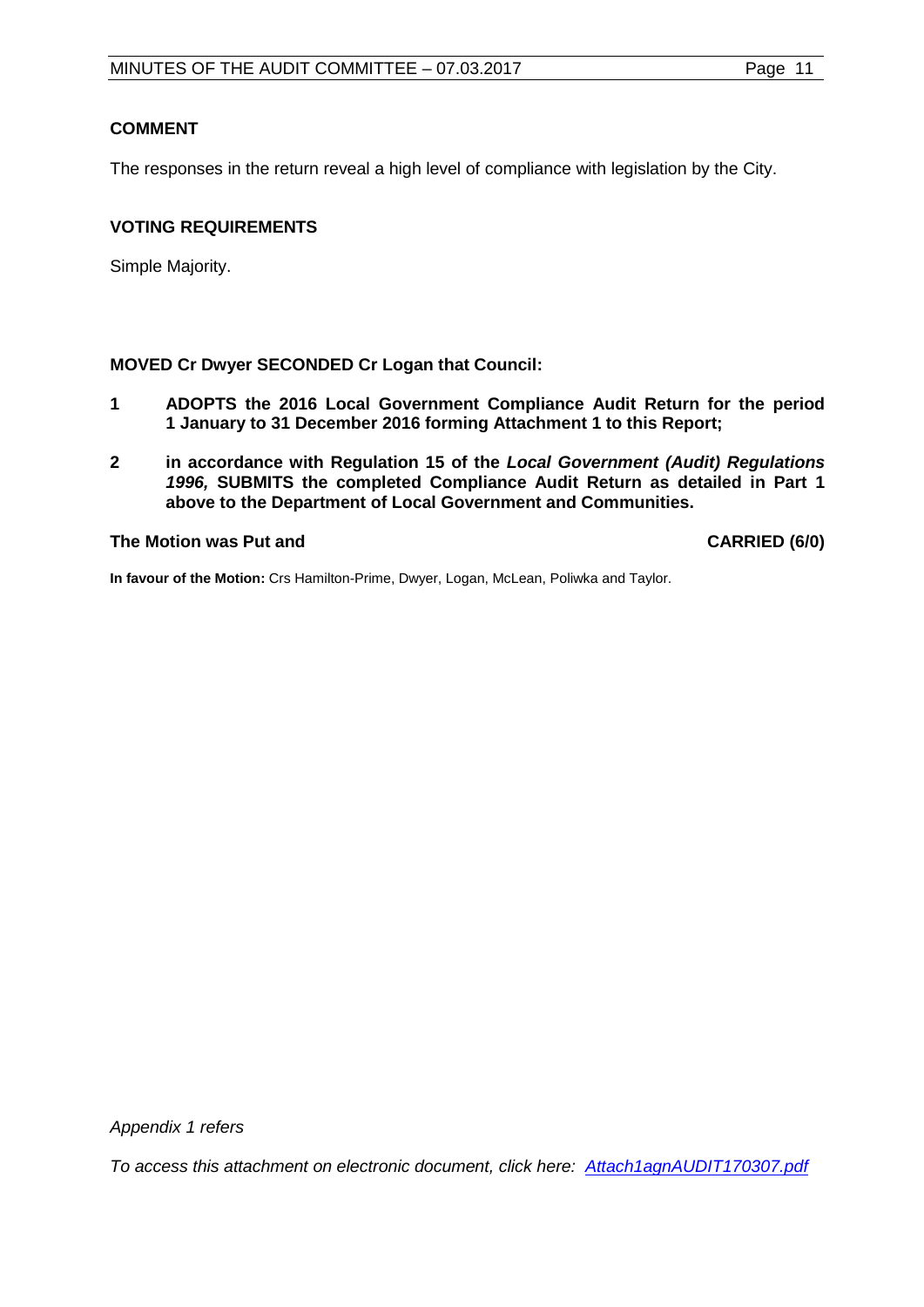# <span id="page-11-0"></span>**ITEM 3 EFFICIENCY AND COST SAVING OPPORTUNITIES**

| <b>WARD</b>                           | All                                                                                                                                                    |
|---------------------------------------|--------------------------------------------------------------------------------------------------------------------------------------------------------|
| <b>RESPONSIBLE</b><br><b>DIRECTOR</b> | Mr Garry Hunt<br>Office of the CEO                                                                                                                     |
| <b>FILE NUMBER</b>                    | 103906, 101515                                                                                                                                         |
| <b>ATTACHMENTS</b>                    | Nil                                                                                                                                                    |
| <b>AUTHORITY / DISCRETION</b>         | Information - includes items provided to Council for<br>information purposes only that do not require a decision of<br>Council (that is for 'noting'). |

# **PURPOSE**

For the Audit Committee to note the City's recent efficiency and cost saving opportunities.

# **EXECUTIVE SUMMARY**

Since July 2013 the City has been undertaking more focused reviews of activities in order to identify areas to reduce costs by eliminating and identifying waste and improving efficiency and effectiveness throughout the City's operations.

*It is therefore recommended that the Audit Committee NOTES the City's recent efficiency and cost saving opportunities.*

# **BACKGROUND**

The Chief Executive Officer initiated an extensive program of review to be undertaken of a number of the City's activities in order to identify opportunities for increasing efficiencies, reducing waste and reducing the costs of the services.

Service reviews, process mapping and continuous improvement is a long established practice at the City, where improvement plans are implemented following reviews of existing service levels. Since 2005 the City has had a policy framework that aligns the City's performance management systems and practices with the principles of the *Business Excellence Framework*. This is a practical methodology for continuous improvement across all management aspects of the organisation, and better practice in the provision of services to the community.

As part of the annual budget process Managers are required to assess assumptions on which estimates and / or proposals are based for customers, volumes, legislative change and significant cost changes. Proposals for any changes (resources, service levels, internal restructuring and processes) are to include the impacts to the 'business as usual' budget estimate.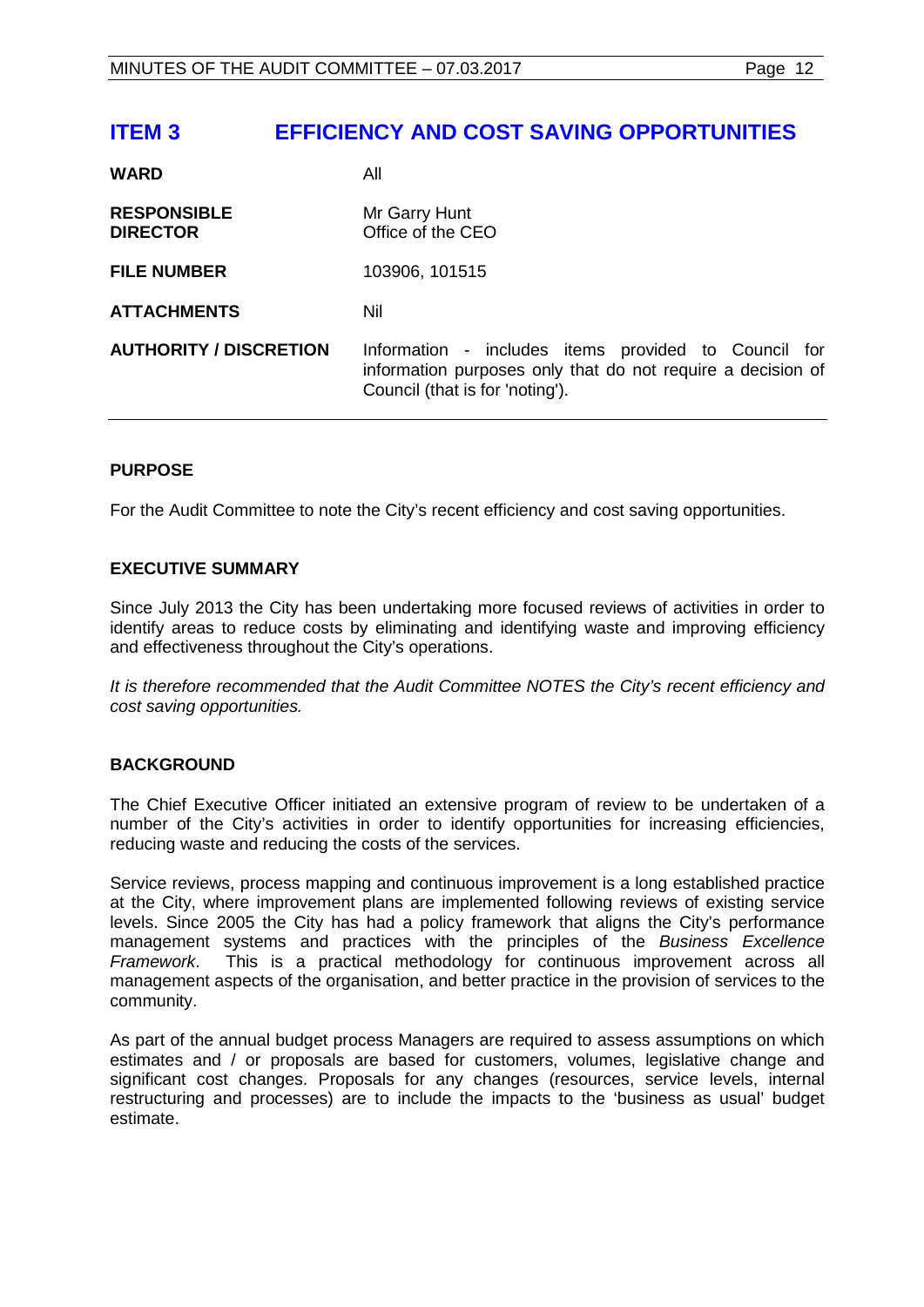These annual reviews are aimed at:

- identifying the service drivers (statutory, financial, operational) and reviews what is currently delivered
- considering desirable service levels what should be delivered (within budgeting realities) while maintaining customer needs and process improvement focus
- reviewing and recommending how the service would be best delivered (delivery model).

The intent of the service review program (and business as usual reviews) is to guide the City in demonstrating effectiveness and efficiency of services provided. The reviews are aimed at identifying opportunities for the following:

- Service and activity improvements.
- Assisting longer-term financial sustainability.
- Ensuring value for money and operational efficiency.
- Service level adjustments.
- Considering alternative modes of service delivery.
- Improved utilisation of available resources.

# **DETAILS**

From mid-2015 a computer software system (named JEM) has been developed in-house as an aid to mobile workforce crews and employees in accessing corporate data held primarily within one of the City's corporate systems. The system has been developed as a web-based application and is well suited for any mobile device with access to a web browser, and was written in such a way to avoid impinging on any intellectual property rights.

The system is modular with a range of business function specific modules such as people enquiry, property enquiry, animal enquiry, asset enquiry, work orders, vehicle tracking and pool inspections. Significant use is made of spatial and map-based data with search and display via a map-based interface. The system also accesses mobile device features when available, including GPS location of the device and the ability to make telephone calls.

Significant preparation for the implementation of the mobility devices to capture asset information in the field has occurred in readiness for commencement from July 2016, to support the City's *Asset Management Strategy 2014-2024*. This strategy guides a whole of organisational approach to asset management with continued focus on development of asset management plans for individual asset classes and the implementation of asset systems to manage the City's assets.

The roll-out of mobility devices to outside workforce crews has significantly improved the utilisation of available resources. In March 2015, a benchmarking exercise was undertaken to determine a baseline of time allocated daily to administration, travel time and work tasks. A further calculation of productivity changes for operation crews was undertaken and the efficiency gains to administer one work order are shown below:

| <b>Resource</b>                                  | <b>March 2015</b> | February 2017 | <b>Efficiency Gain</b> |
|--------------------------------------------------|-------------------|---------------|------------------------|
| Administration                                   | 10 minutes        | 3 minutes     | 7 minutes              |
| <b>Administration Supervisor</b>                 | 3 minutes         | 2 minutes     | 1 minute               |
| <b>Outside Workforce Crew</b>                    | 6 minutes         | 5 minutes     | 1 minute               |
| Total Efficiency Gain per Work Order - 9 Minutes |                   |               |                        |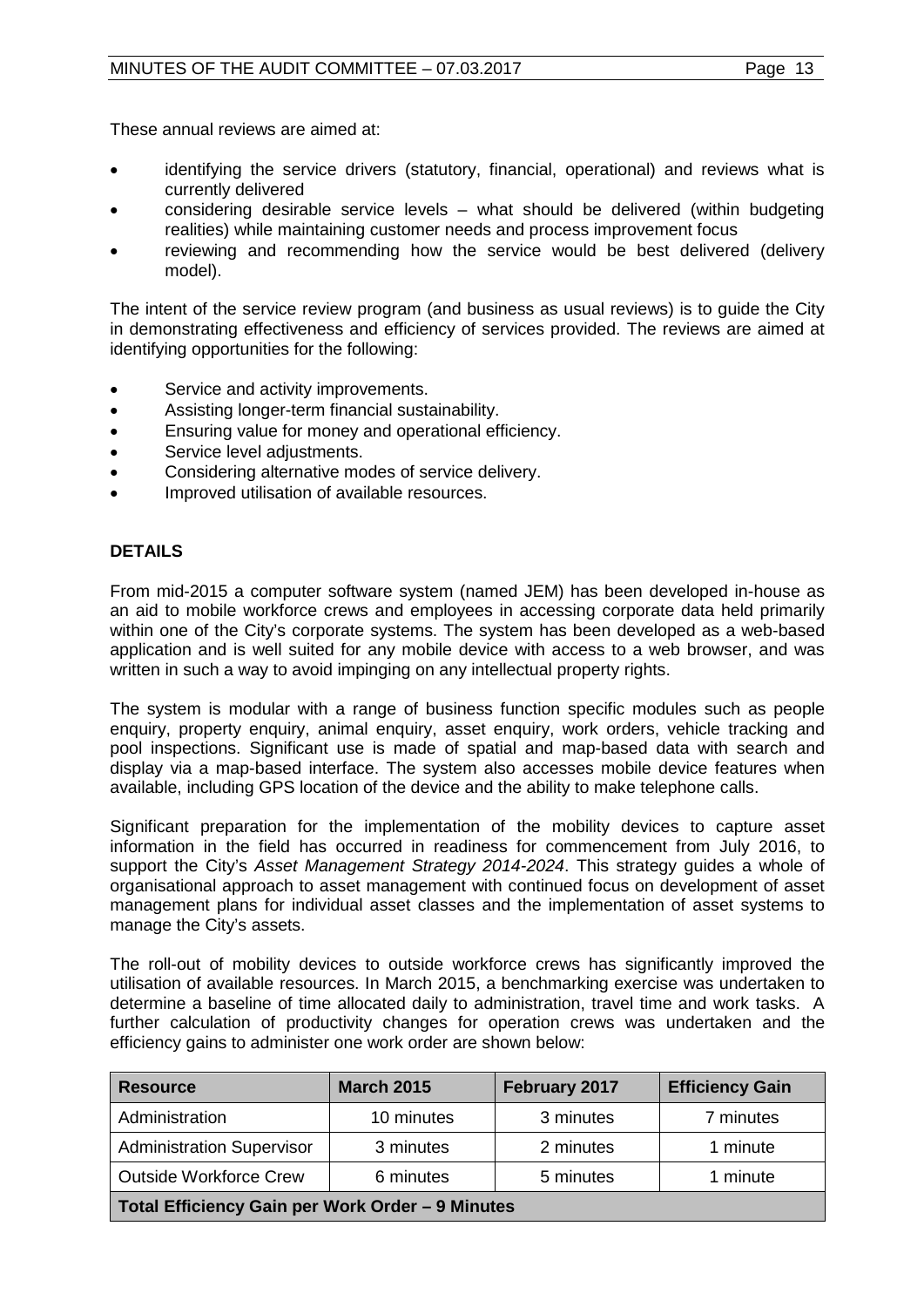The number of work orders raised from July 2016 to January 2017 is 19,939 (average of 3,323 per month).

The development and implementation of an integrated asset management system has also been undertaken and is now available to 200 City employees, which has increased operational efficiency and productivity by allowing for the creation of over 220,000 assets and the automation of over 750 work schedules.

Productivity improvements continue to be measured, with the following achieved to date:

- Four hours of productivity improvements per day across building maintenance crews, due to reduced travel requirements and data entry (equivalent of 0.53 FTE).
- The automation of 14,000 timesheets per month has resulted in six hours additional productivity per day (equivalent of 0.85 FTE).
- The productivity gains have enabled more value-adding activities to be performed by existing employees by having more time to spend on the completion of work orders and system support activities to improve reporting outcomes.

The implementation of the mobility devices in the field have been embraced by all employees and the productivity efficiencies gained has improved the capacity to collect data against the City's assets which will improve renewal forecasting and asset management ratios.

The productivity assessment also noted the following key achievements:

- Increased amount of work orders raised providing greater data capture on infrastructure assets.
- Ability to capture resource time and plant against each job undertaken, resulting in cost allocation to each work order.
- Improved service delivery work orders received immediately on mobile devices resulting in improved responsiveness to works undertaken.
- Ability to attach photographs to work orders assisting outside workforce crews and employees to identify the area quickly and efficiently.
- No more paper all work orders are viewed and actioned on a mobile device.
- Mobile devices enable access to information such as work instructions and weather conditions.

The mobile devices are also being utilised by City Rangers, Parking Officers and Swimming Pool Inspectors and the benefits and productivity improvements within these areas will be reported to the Audit Committee once determined.

# **Legislation / Strategic Community Plan / policy implications**

| Legislation | Local Government Act 1995.                 |  |  |
|-------------|--------------------------------------------|--|--|
|             | Local Government (Audit) Regulations 1996. |  |  |

#### **Strategic Community Plan**

**Key theme Governance and Leadership.**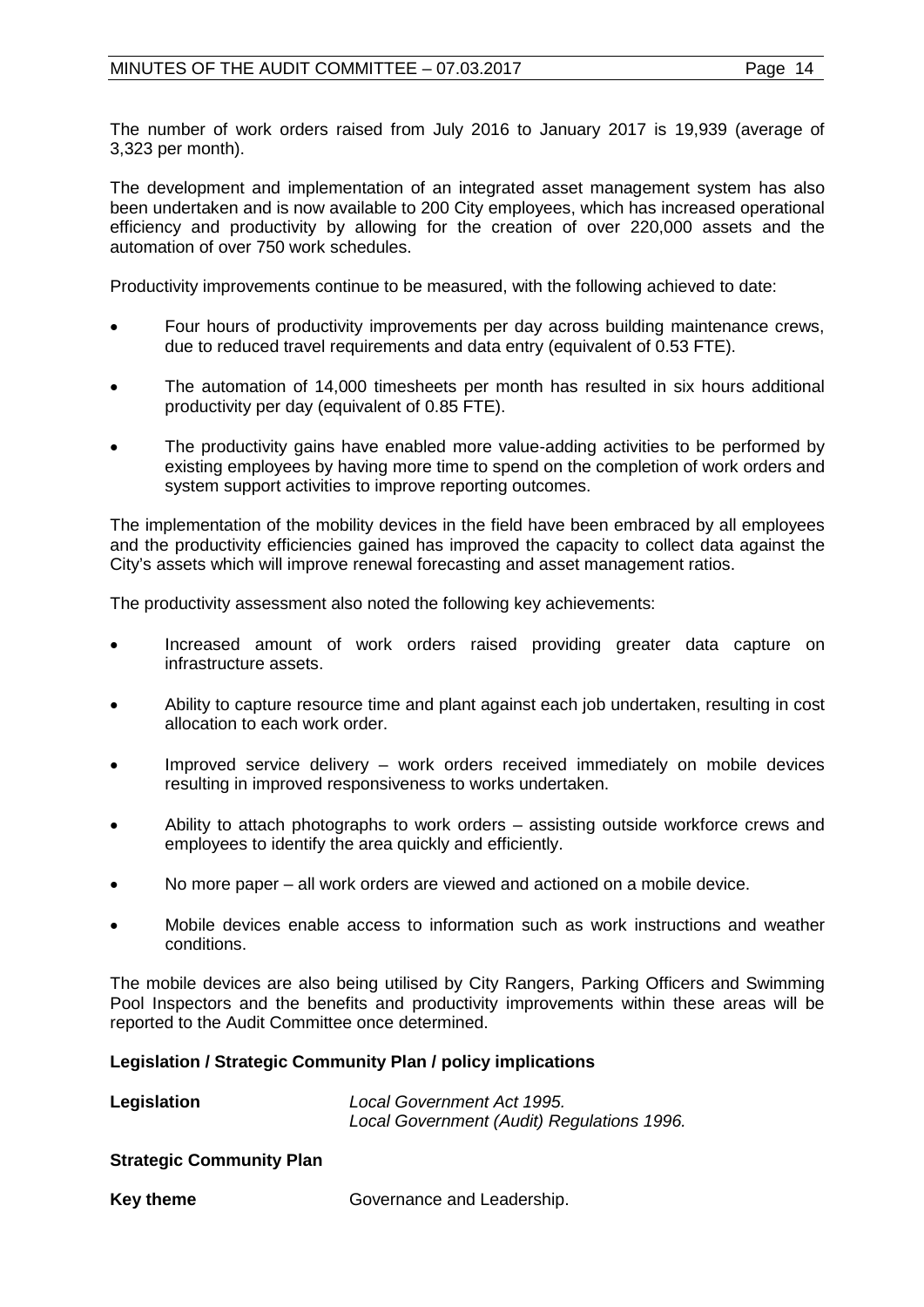**Objective** Corporate capacity.

**Strategic initiative Continuously** strive to improve performance and service delivery across all corporate functions.

## **Risk management considerations**

The review of the City's activities will improve the effective and efficient allocation of resources and service levels. Cost efficiency targets are essential to ensure the City's *20 Year Strategic Financial Plan* and *Strategic Community Plan* is achievable.

# **Financial / budget implications**

Not applicable.

## **Regional significance**

Not applicable.

## **Sustainability implications**

The purpose of the City's *Asset Management Strategy 2014-2024* is to achieve transparent decision-making that is based on strategic and sustainable planning principles. To manage infrastructure sustainably, the City must have a clear and detailed understanding of its assets within the context of their projected financial, environmental and social impacts. This will enable effective decisions to be made that optimise the overall net benefit to the community, by providing appropriate levels of assets at acceptable standards.

#### **Consultation**

Not applicable.

# **COMMENT**

Not applicable.

# **VOTING REQUIREMENTS**

Simple Majority.

## **MOVED Cr Poliwka SECONDED Cr Logan that the Audit Committee NOTES the City's recent efficiency and cost saving opportunities.**

#### **The Motion was Put and CARRIED (6/0)**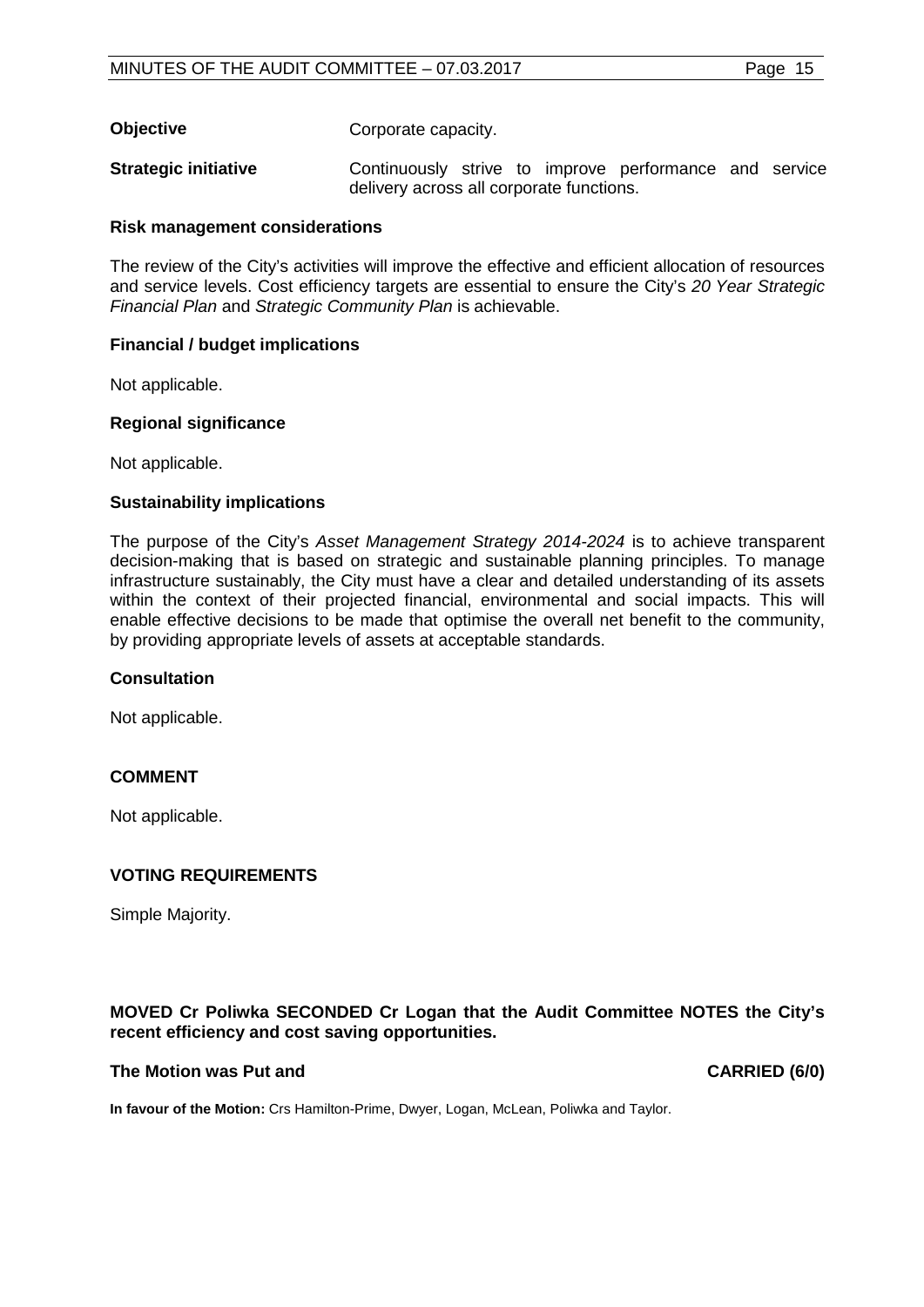<span id="page-15-0"></span>

|                                       | information purposes only that do not require a decision of<br>Council (that is for 'noting'). |
|---------------------------------------|------------------------------------------------------------------------------------------------|
| <b>AUTHORITY / DISCRETION</b>         | Information - includes items provided to Council for                                           |
| <b>ATTACHMENTS</b>                    | Nil                                                                                            |
| <b>FILE NUMBER</b>                    | 07032, 101515                                                                                  |
| <b>RESPONSIBLE</b><br><b>DIRECTOR</b> | Mr Mike Tidy<br><b>Corporate Services</b>                                                      |
| <b>WARD</b>                           | All                                                                                            |

## **PURPOSE**

For the Audit Committee to note monies written off under delegated authority.

## **EXECUTIVE SUMMARY**

The total amount written off under delegated authority during the six months ended 31 December 2016 is \$4,988.17, comprising 5,893 small amounts of unpaid rates and costs.

It is recommended that the Audit Committee RECEIVES the report of amounts written off *under delegated authority for the period 1 July to 31 December 2016.*

#### **BACKGROUND**

Section 6.12 (1)(c) of the *Local Government Act 1995* gives the Council the power to write off any amount of money owing to the City.

At its meeting held on 6 June 2006 (CJ079-06/06 refers) Council approved to delegate to the CEO the authority to write off monies owed to the City, subject to a report being provided to the Audit Committee on a six monthly basis on the exercise of this delegation for amounts between \$100 and \$20,000.

Under section 5.44 of the *Local Government Act 1995,* the Chief Executive Officer has delegated his authority to nominated employees, up to the limits provided in the instrument of delegation.

#### **DETAILS**

During the six months ended 31 December 2016 a total amount of \$4,988.17 was written off as unrecoverable. This amount included the following:

• 5,892 items of small rates balances that are below the reportable limit, totalling \$4,629.37, representing in the main rounding decimals or minor penalty interest charges for a few days late payment where ratepayers did not pay the penalty or the full penalty and the cost of collection was, for all practical purposes, proving to be uneconomical.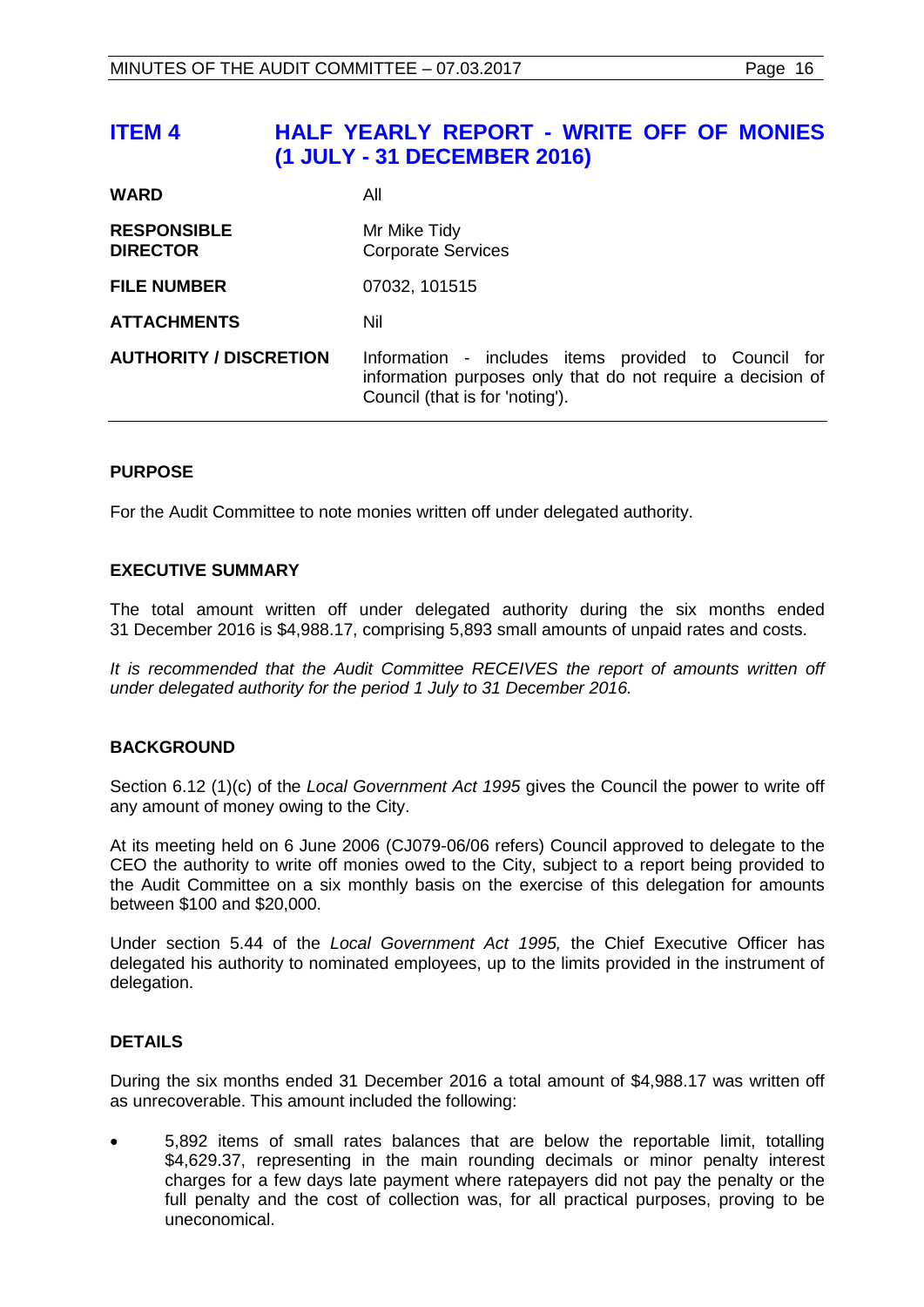• One item of legal fees related to rates recovery totalling \$358.80 being court costs written off as agreed with the ratepayers on reaching a settlement of their dues.

# **Issues and options considered**

Not applicable.

# **Legislation / Strategic Community Plan / policy implications**

| Legislation | Section 5.42 of the Local Government Act 1995.       |
|-------------|------------------------------------------------------|
|             | Section 5.44 of the Local Government Act 1995.       |
|             | Section 6.12(1)(c) of the Local Government Act 1995. |

## **Strategic Community Plan**

| Key theme                   | Financial Sustainability. |
|-----------------------------|---------------------------|
| <b>Objective</b>            | Effective management.     |
| <b>Strategic initiative</b> | Not applicable.           |
| <b>Policy</b>               | Not applicable.           |

## **Risk management considerations**

The amounts written off are immaterial in value and are either unrecoverable or uneconomical to recover, none of which represent a noteworthy financial risk to the City.

# **Financial / budget implications**

| Account no.                  | 3256.                  |
|------------------------------|------------------------|
| <b>Budget Item</b>           | Bad Debts written off. |
| <b>Annual Budget</b>         | \$13,500               |
| <b>Year to Date Budget</b>   | \$5,420                |
| <b>Year to Date Actual</b>   | \$4,988                |
| <b>Year to Date variance</b> | \$<br>432              |

# **Regional significance**

Not applicable.

# **Sustainability implications**

Not applicable.

# **Consultation**

Not applicable.

# **COMMENT**

Monies written off under delegated authority comprised 5,892 small items of unpaid rates totalling \$4,629.37, all of which were below the \$100 reportable limit and the amount of \$358.80 due from a ratepayer towards legal costs.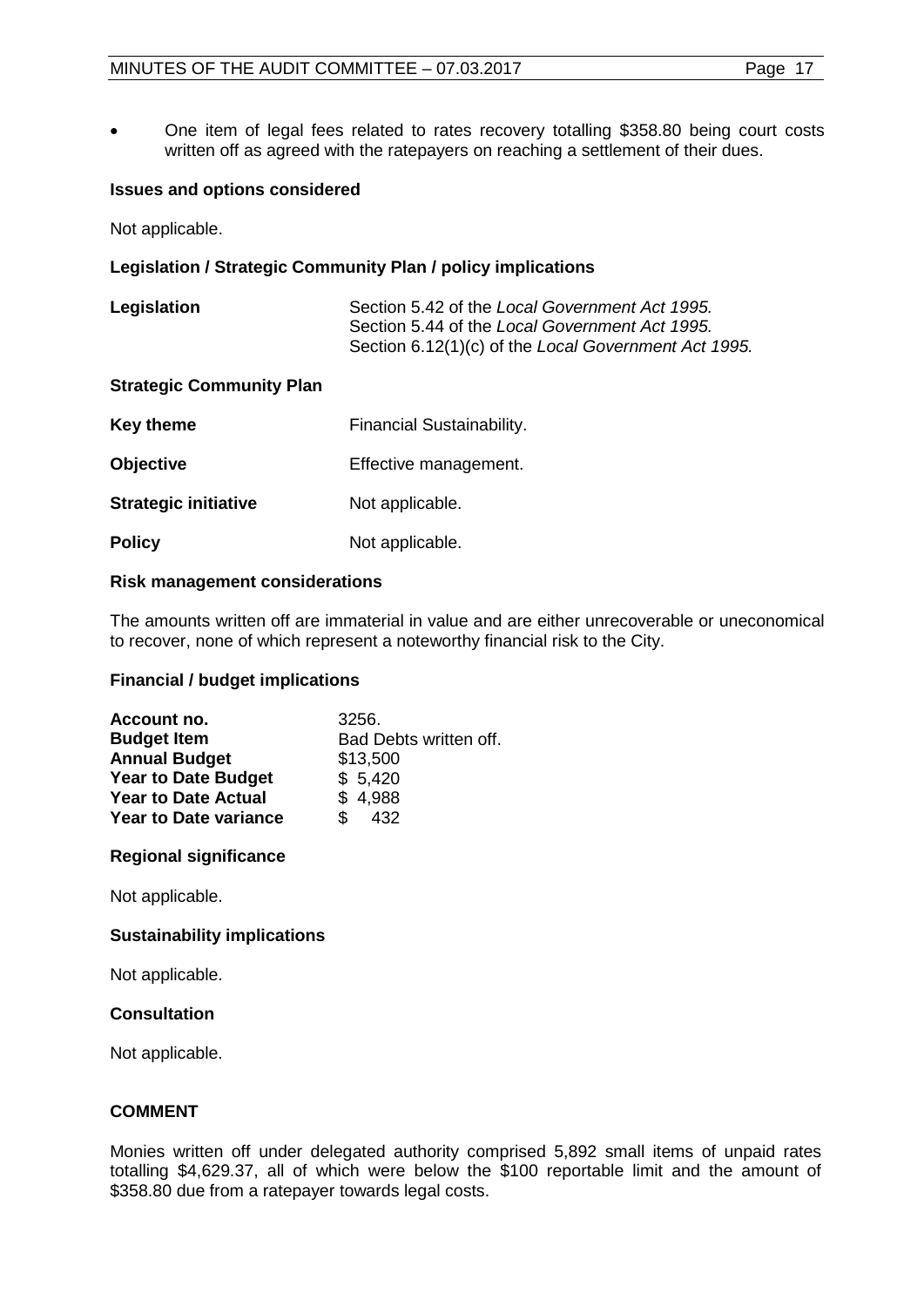Simple Majority.

**MOVED Cr Dwyer SECONDED Cr McLean that the Audit Committee RECEIVES the report of monies written off under delegated authority for the period 1 July to 31 December 2016.**

# **The Motion was Put and CARRIED (6/0)**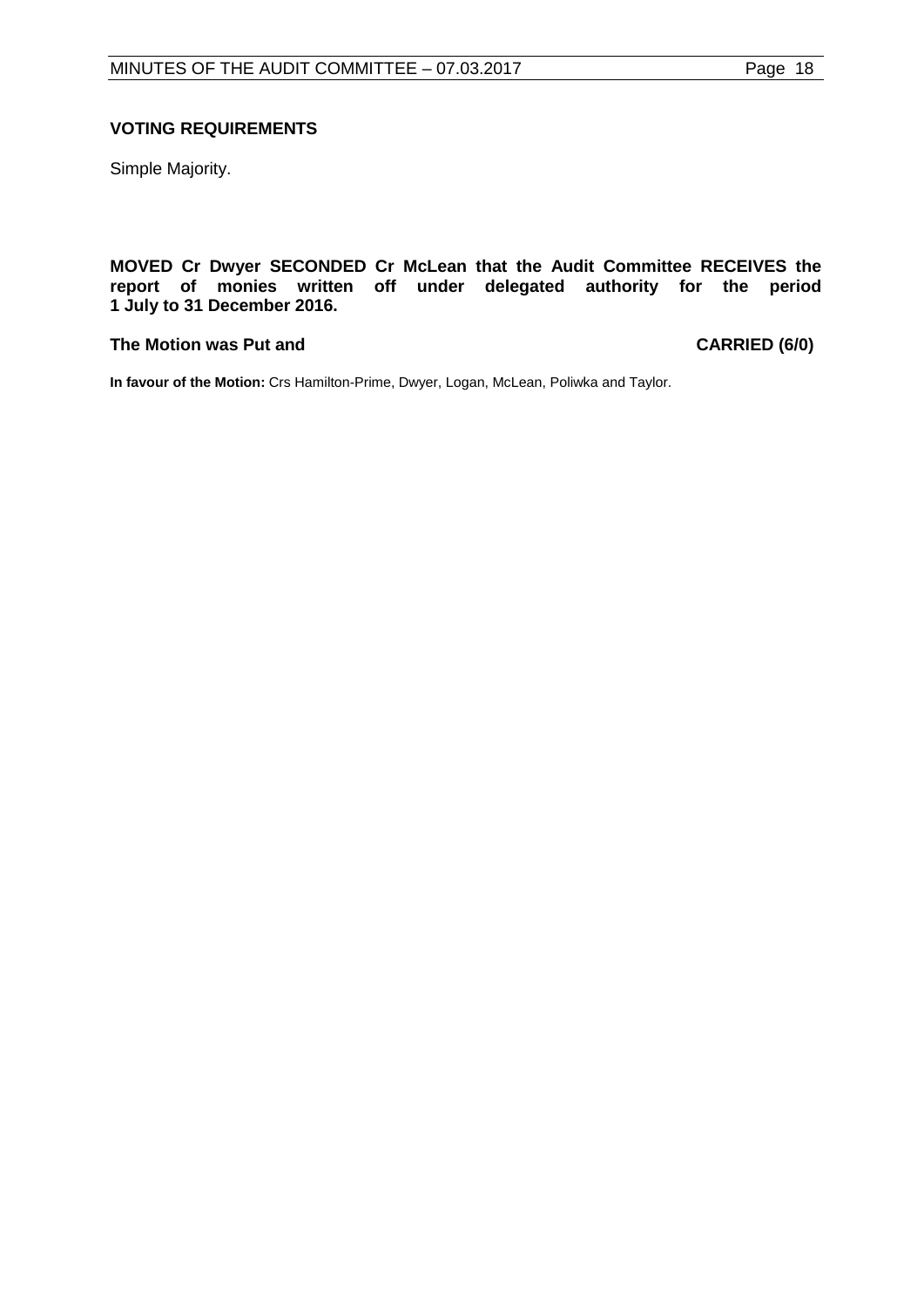| <b>Name/Position</b>      | Mr Garry Hunt, Chief Executive Officer.                       |
|---------------------------|---------------------------------------------------------------|
| <b>Item No./Subject</b>   | Item 5 - Confidential - Chief Executive Officer's Credit Card |
|                           | Expenditure (October - December 2016).                        |
| <b>Nature of interest</b> | Interest that may affect impartiality.                        |
| <b>Extent of Interest</b> | The Chief Executive Officer is the card holder.               |

# **Disclosure of interest affecting impartiality**

# <span id="page-18-0"></span>**ITEM 5 CONFIDENTIAL - CHIEF EXECUTIVE OFFICER'S CARD EXPENDITURE (OCTOBER -DECEMBER 2016)**

| <b>WARD</b>                           | All                                                                                                                                                    |                                                                                                   |
|---------------------------------------|--------------------------------------------------------------------------------------------------------------------------------------------------------|---------------------------------------------------------------------------------------------------|
| <b>RESPONSIBLE</b><br><b>DIRECTOR</b> | Mr Mike Tidy<br><b>Corporate Services</b>                                                                                                              |                                                                                                   |
| <b>FILE NUMBER</b>                    | 09882                                                                                                                                                  |                                                                                                   |
| <b>ATTACHMENT</b>                     | Attachment 1                                                                                                                                           | Chief Executive Officer's Credit<br>Card<br>Ended<br>Expenditure<br>Quarter<br>31 December 2016   |
|                                       | (Please Note:                                                                                                                                          | The report and attachment is confidential<br>and will appear in the official Minute Book<br>only) |
| <b>AUTHORITY / DISCRETION</b>         | Information - includes items provided to Council for<br>information purposes only that do not require a decision of<br>Council (that is for 'noting'). |                                                                                                   |

This report is confidential in accordance with Section 5.23(2)(a) of the *Local Government Act 1995*, which also permits the meeting to be closed to the public for business relating to the following:

*a matter affecting an employee.*

A full report was provided to Elected Members under separate cover. The report is not for publication.

**MOVED Cr Logan SECONDED Cr Poliwka that the Audit Committee NOTES the report on the corporate credit card usage of the Chief Executive Officer for the quarter ended 31 December 2016.**

#### **The Motion was Put and CARRIED (6/0)**